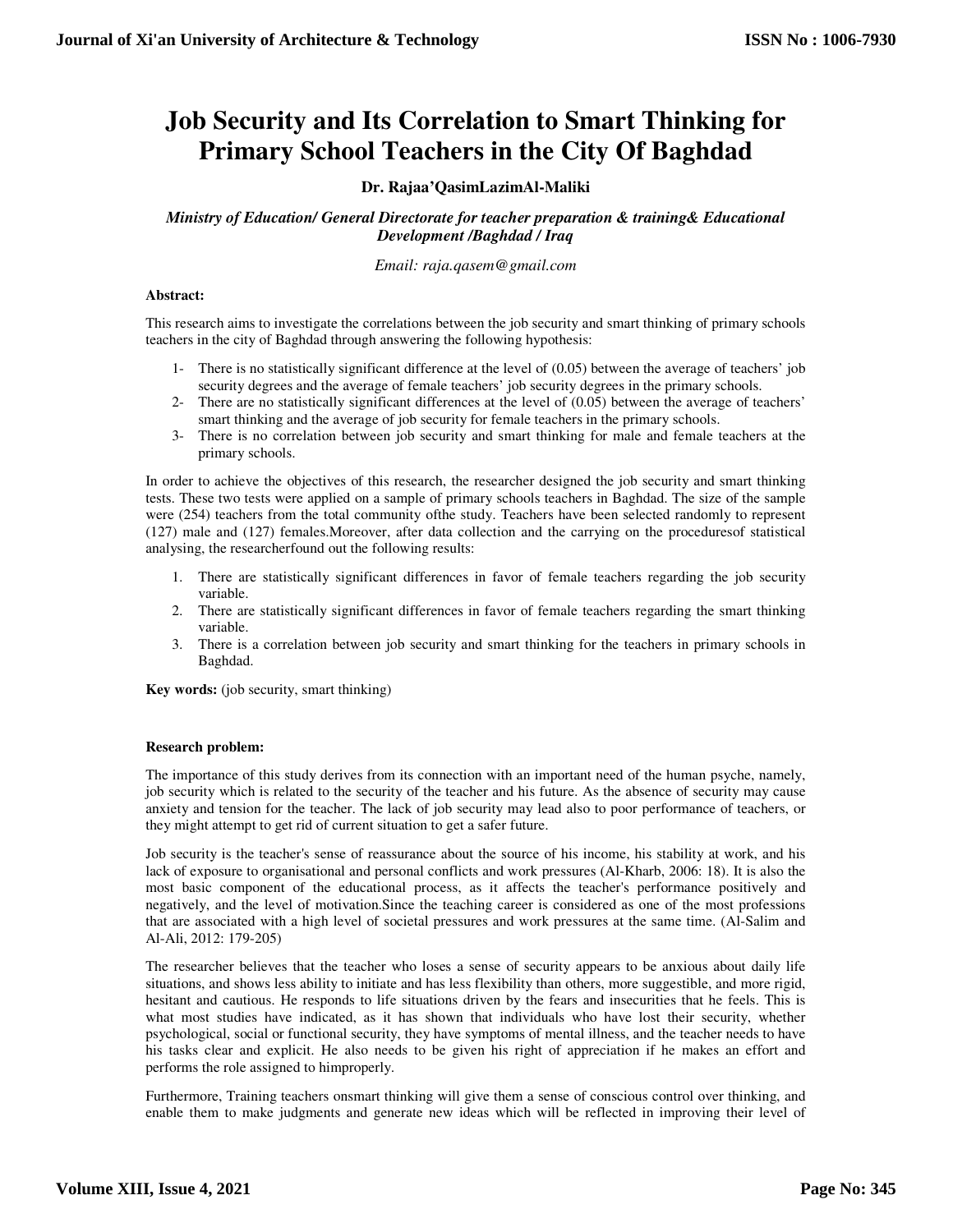performance and self-confidence (Al-Zyoud, 1999: 117). The problem of this study stems from the presence of a problem in one of these matters:

First: The presence of some teachers who need more job security in their work environment, through the achievement of organisational policies that would meet the preventive needs of the teacher which protect him from the occurrence of injustice, bullying, harm, or even just anxiety. Even when the teacher performs his job, he may be subject to some anxiety, which could affect his performance. Therefore, the researcher hopes, through this research, to reveal the fact that these matters exist or not in the reality of teachers' career. Whether in terms of the wage that the teacher receives and his sufficiency to secure a decent life for him and his family members, or in terms of his safety from the domination of his administration. So that there are regulations that protect him from any unfair administrative decisions, or in terms of the existence of regulations that protect him from any bad behaviour that may be conducted by his students.All of these matters may have implications on teacher's performance, directly or indirectly, at a time when we relies heavily on the educational role of the teacher in serving his country and nation.

Second: The presence of exaggeration in job security among some teachers, in the sense that the teacher feels that administrative decisions are incapable of affecting him, and that he can fall short in performing his duty without being deterred. Thus, this issue makes us wonder: Is job security a blessing that has implications positivity on the performance of teachers, or is it a negative impact.

Third: Thinking of ordinary daily life is typical thinking that usually does not lead us to a significant growth in our experiences and information, while smart thinking leads us to growth in our experiences and knowledge as it results in a deep understanding of the phenomena of our lives and we have come to new conclusions and inferences, so we seek to learn this kind of thinking for teachers.

## **Research importance:**

The interest of countries in educational affairs increased after they perceived the extent of the influence of this sector in the economic, social, scientific and cultural aspects. Moreover, the effective role of educational sector in changing the reality of these nations and developing them. Therefore, many educational and psychological research papers and studies highlighted therole of teachers in terms of preparing them and building their personality.This meansthey are the key to the success of the educational process, which is indispensable in the formulation of its various dimensions and to achieve best results. The researcher believes that the role of the teacher is one of the most powerful roles in raising minds and forming competent citizens. In addition, educational institutions also seek to form the teacher comprehensive training in various social, moral, physical, scientific, emotional and other aspects, and this comprehensive formation is achieved by education through building an integrated teacher. Among the aspects that we have mentioned have their value in this general formation and without them the personality of the teacher is not integrated. Since the world today is witnessing a wide movement towards the improvement of teachers. Alongside with this, a general and relative movement in our country, and one of the signs of this movement represents by the emergence of a new intellectual pattern that gives teachers more attention as they are a distinctive stage in the general growth of the human being.

The teacher has rights and duties. One of these duties is to perform his work properly and to do his best to fulfill it.Moreover, among his rights is to be treated well, and to receive the wage that he deserves, in addition to the right of being secure in his job. Also, to feel that his job will not be taken away from him and to assure him always and guaranteed his work.

Job security is the one that makes the teacher feel reassured about his future career and provides him with fertile soil in which to grow, develop himself and improve his performance. One of what the teacher fears most is to be dismissed from his job (early retirement).As it is the source of his livelihood on which he lives, and many institutions are keen on take care to provide the teacher with a sense of stability.

The educational organisations are keen to provide stability to the teacher, they are alsoemphasis on the teacher to performhis work, and fulfill his duty, not to be negligent or careless.Hence, they make his good performance in return for notifying him of this stability. The most important success factorsof notifying the teacher about the assurance is to let him know these procedures when he is recruited and realizes these rights are set in exchange for his duties towards work "(Abdel-Wasei, 1999: 40).

What is more, smart thinking is one of the types of thinking that represents one of its highest levels of cognitive organization, because it is based on perception as it requires from individual to have a mental activity that is more complex and difficult than the activity required by other levels.Through the connected understanding with its use and conveyit to others, having determining the form of knowledge that intended to use. The relationships and connections between ideas, events and actions become meaningful only in their context (how, where, when, and why) (Allen, 2004: 3-6).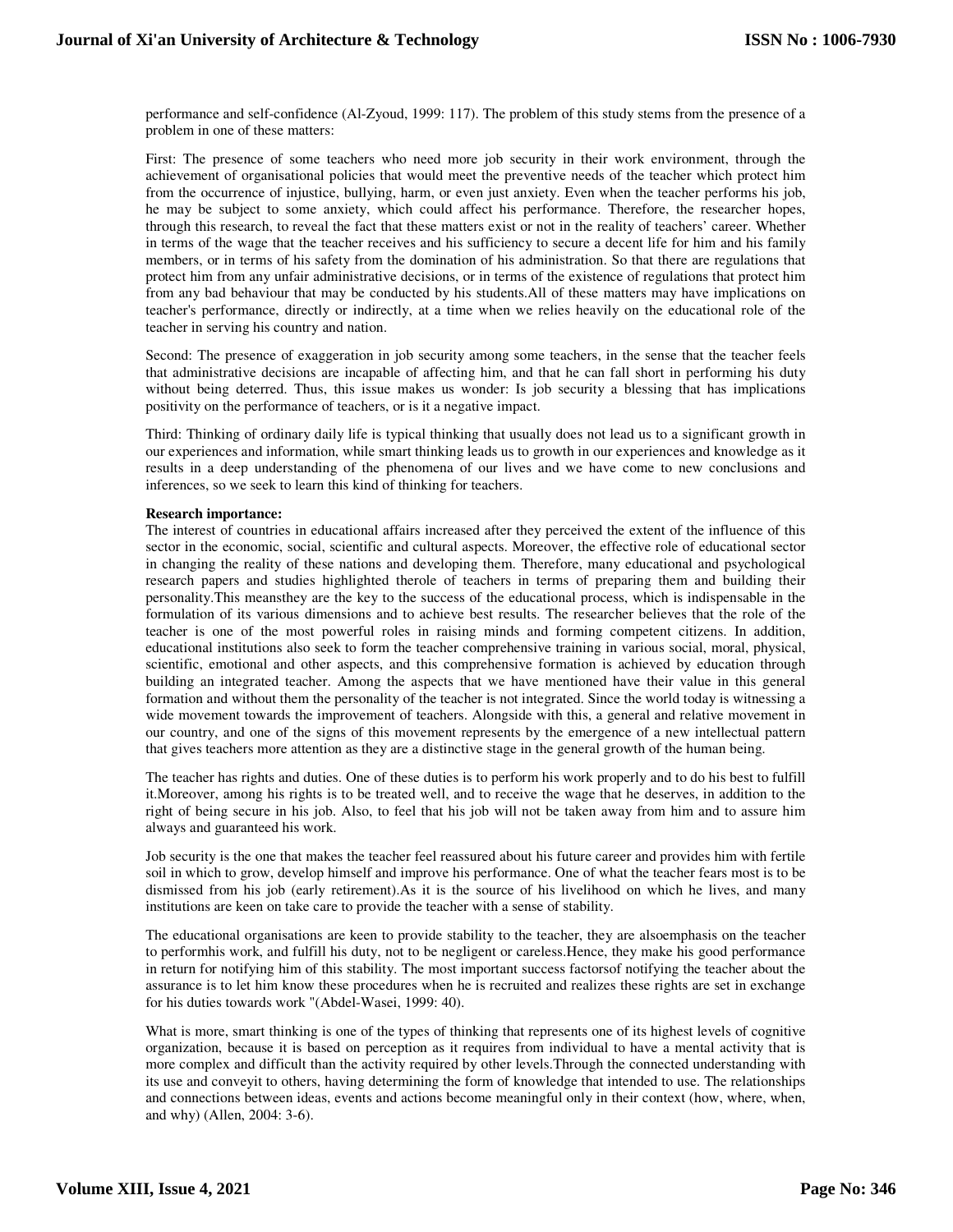Teaching skillful thinking to the teacher may be the most important work that can be done for many reasons.One of these reasons represented by raising the level of thinking competence of the student (Feuerstein. 1980: 63), and improves the academic level aligned with teaching thinking processes and skills that lead to higher achievement, as measured by final exams or quarterly, compared with content education (Estes, 1972: 28). If we teach students how to think, then in this case we must not be concerned only with what our students know, but rather we have to care about what their behaviour will be in matters that they do not know. As the smart behaviour appears clearly when we faceissues and problems that we do not know how to deal with.We always aim for the teacher to employ what he previously learned in solving the problems and issues he faces, old or recent (Adas, 2000: 65).

Therefore, the need seems urgent to pay attention to this educational issue, as well as the importance of this research and the need for it as a starting point for new visions for education and requirements, which is what the researcher aspired to in identifying job security and its relationship to the smart thinking of primary school teachers in Baghdad.

Based on what have been mentioned above, the importance of this research is represented in the following points:

1. Motivating male and female teachers, in order to focus on producing creativity, creative energies and innovation, which appear to contribute in raising the quality of educational performance.

2. The importance of teachers' security, as well as being part of the basic pillars of the national economy, to provide it with human minds.

3- It is considered one of the most important topics in the educational institutions environment.Due to sending intellectual and cognitive dimensions to enrich the library with new topics and it may raisethe interest of researchers and practitioners, as a starting point for other studies.

## **Research goal:**

To identify job security and its relationship to the smart thinking of primary school teachers in Baghdad.

## **1- Research Hypotheses:**

1- There is no statistically significant difference at level of (0.05), between the average of male teachers' job security degrees and the averageof female teachers' job security degrees.

2- There is no statistically significant difference at level of (0.05), between the average of teachers' smart thinking degrees and the average of female teachers' smart thinking degrees.

3- There is nocorrelation between job security and smart thinking for the teachers of primary school in Baghdad.

## **Terms Definitions:**

## **First - Job Security: It is defined by:**

(Sarayra, 2009): Employees' feeling of a sense of security expressed in all forms of tranquility and serenity, which are the needs that appear in human pollution, especially within the work environment. (Sarayra, 2009: 6)

A-Maghribi (2010) defined it as a set of assurance and job benefits required by the workers such as securing from losing job without legal cover. Also feeling save from tough administrative procedures, the matter that leads to psychological serenity and raising morale, thus improving performance and enhancing organisational loyalty. ( Al-Maghribi, 2010:307)

Al-Twaijiri (2017) defined it as that common manner for the organisation when the teacher feels safe as long as doing his job, and decrease the odds of termination. Also, feeling in the suitable environment to work positively with high productivity. (Al-Twaijiri, 2017:34)

However, the researcher defines it procedurally as: Satisfying the immediate and future needs of teachers socially, psychologically and financially, in a way that reflects positively on their feeling about their jobs, their stability at work, and their lack of exposure to pressures as a result of organisational and personal conflicts that make them feel unqualified for the job, which is determined by the sample responses to the tool prepared for the research.

**Second** - Smart Thinking: it has defined by: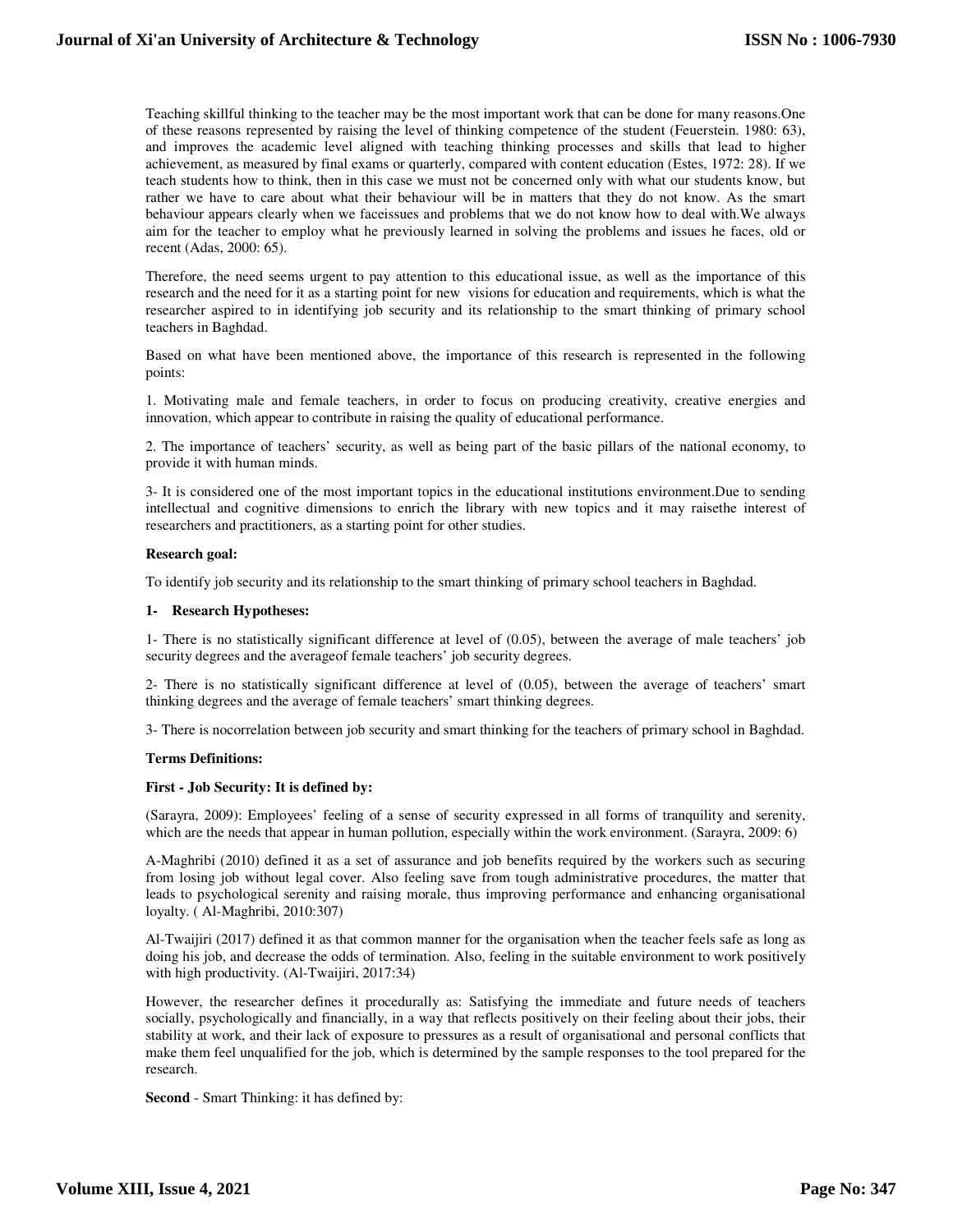1. (Matthew 2004) as: the understanding associated with using and presenting knowledge and delivering it to others. Once we understand that knowledge contains countless links between pieces of information, then we are able to determine the form of knowledge we want to use. (Matthew 2004: 5)

2. Costa &Kalick (2005)defined it as the individual's tendency to act in an intelligent way when confronting a problem that the answer or the solutions is not available in the individual's cognitive structure, It also refers to the employment of intelligent behaviour when the individual does not know the appropriate answer or solution. (Costa &Kalick, 2005: 28).

3. Razooqi and Jamila (2016) defined it as a type of thinking that the learner possesses through experience or skill in any field, in which he uses groups of intelligent behaviour just like using thinking in flexibility, fluently, listening, and communication with others, perseverance, accuracy, clarity, questioning in posing problems, curiosity and adventure to face problems and solve it. (Razuki and Jamila, 2016, 109-111).

The researcher defines it procedurally as: Teachers'behaviour employment to face problems when they do not know the appropriate solution by smart actions, and it can be inferred through the total score obtained by the respondent through his response to the statements of the skillful thinking scale that the researcher prepared for this purpose.

## **Literature review and previous studies:**

## **First: Job Security:**

Job security is one of the most important pillars of success in any organisation. There is no successful and highproductive organisation, unless job security is achieved and exist in itand vice versa. As the lack of job security or its low grade in the any organisation always reflects on its productivity and success, even though if the organisation includes highly qualified and specialized staff in its field of work.

Job security assures the continuity of teacher's job due to the general economic conditions in the country. It means the possibility of retaining his job for the longest period of time in the educational organisation, and it is a human need that the individual always seeks to satisfy, which is one of the basic and very important requirements for the individuals (Ibrahim, 2003: 21).While Al-Kharab (2006) believes that job security is the employee's sense of reassurance about his source of income, his stability at work, and his lack of exposure to organisational and personal conflicts and work pressures (Al-Kharab, 2006: 36).Moreover, Al-Shahrani (2005: 14) stated that it is a need, and adestination, a psychological and material form that represents one of the most important human needs, and security is the opposite of fear. Individuals and community could be safe or afraid according to the threats they face in life. For instance, life, religion, and money. The less individual or community fear, the greater the security and reassurance of souls, and vice versa.

## **The importance of job security:**

The importance of job security derives from itsconsiderationas one of the basic requirements that the individual needs, as it is related to his security and continuity with his work and securing his source of livelihood, in addition, it develops the spirit of cooperation, belonging and a sense of responsibility between him and the employees. The management who thinks that sacking employees is an easy way is considered as unqualified management. This kind of actions reflected on individuals perspectives about their organisation.The following points can explain the importance of job security:

- 1- It provides an appropriate environment for creativity and innovation, and increases the ability of teachers to discover new solutions to the problems they face at work in an innovative way that saves time, effort and cost. (Al-Douri, 2005: 32).
- 2- Job security contributes in achieving job satisfaction for the teacher. Confidence, calmness and motivation help teachers to carry out the workloads and effectively face its problems (Al-Shammari, 2002: 56). Additionally, decreasing anxiety that affects teachers from the fluctuations of political and economic situations, leaderships and changes in departments, which causes the termination of their services. (Al-Tuwaijri, 2017: 34).
- 3- Achieving psychological and social stability in the institution in which the employee works (Simsim, 1424:11).The teacher who does not feel stable as a result of lack of job security or his low level is less able to perform well or face contemporary problems that require innovative methods and solutions. (Abu Shama, 1999: 73).
- 4- It is a way of improving performance. As when the employee feels that there are strong assurance at work, and that the work satisfies his physiological, psychological and social needs and gives him the rightful place in society. The employee will strive to develop his performance towards better. This is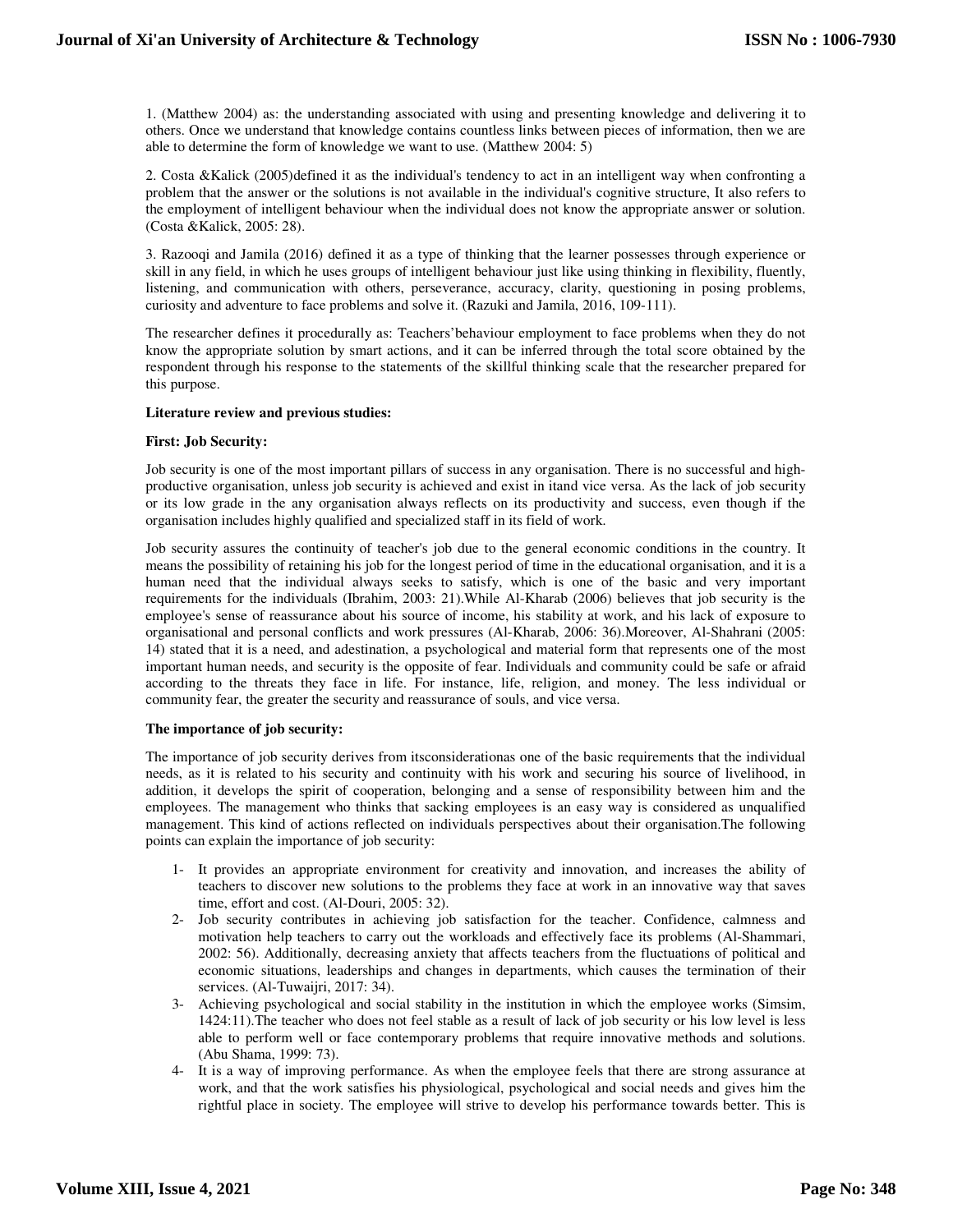due to these guarantees increase the perception of security and decrease the anxiety and fear from future (Al-Hazazi, 2015:27).

Through what has been mentioned, the importance of job security increases when there are mutual human and social relations between the administration and the teachers, which motivates them to persevere and work with honesty to achieve a high level of loyalty, commitment and confidence.As teachers realizethat there is a high level of job security in the environment they work in, and this environment is stable, secure, and able to protect them and fulfill their hopes and future aspirations.

## **Job security dimensions:**

## **1- The human dimension:**

Job security is considered as an important and basic requirement for teachers as it is related to the concept of a decent life that it strives for, which is based on three important pillars, namely: the employee's ability to satisfy his basic needs such as food, housing, medicine and education. Also, his freedom from illegal restrictions on his personal status and moral rights. However, the second pillar is the organisation which provides acceptable level of job security has fewer obstacles that prevent the achievement of its objectives.While the third pillar relates to their right to invest what remains of their energy and time after satisfying their basic needs for the requirements that complete their happiness. For example, the practice of political, social, and intellectual activities. (Al-Hazimi, 2010: 84)

## **2- The ethical dimension**

It represented by the awareness of educational institutions about the relationship of job security morals which has a cause and an effect. As it has a major role in its stability or instability, because the emergence of the moral ideals in the practices and behaviours of the teachers is connected with a high level of their stability and vice versa.

## **3- The social dimension:**

The existence of a system based on equality in the distribution of salaries and profits to tie the differences between different social classes would lead to the consolidation of job security.While social injustice for a specific portion of the society would lead to losing its job security. For instance, actions such as giving them fewer incentives, placing them in low employment positions, or not granting them a salary, would result in losing job security. (Al-Hazmi, 2010: 86)

## **4- The ideological dimension:**

It refers to the organisational culture prevailing in organisations, and the organisational values that contribute in identifying appropriate and inappropriate behaviours that shape and affect the way in which members of the organisation behave.This done by establishing and supporting rules of behaviour that require teachers to be creative and proactive while giving them freedom to act. Furthermore,promotetheir values and ethics which enhance the necessity of negotiation and consultation among themselves when making important and appropriate decisions that serve the goals and objectives of the organisation. In other words, establishing the essential social preparation rules for the organisation that describe how individuals learn the organisational culture. This could beoccur through the integration of individuals and teach them the behavioural rules and values related to the organizational culture.Then, they become active members and participants, which contributes to raising their levels of job security. (Will and Jarrett, 2001: 651)

## **Second: smart thinking:**

The need has arisen in this era to train the individual skilful thinking and other types of thinking in order to have a skill that enables him to keep pace with current challenges. This could help him to generate new and growing solutions that qualify him to dive into the depths of the issues. Even when we think about our daily life, we do not only have to solve problems, but we also have to find them among the stream of continuous and complex stimuli that impose upon us demands and concerns and find appropriate solutions to them.

Thinking represents one of the highest levels of cognitive coordination, because it is based on perception and its use and requires mental activity that is more complex and difficult. One of its most important functions is to find solutions to problems and obstacles that prevent the individual from doing his psychological and physiological needs. In other words, it is a behavior or a mental activity that is generated and activated due to the existence of a problem. Where this problem has cause a failure to previous common behavioural patterns in finding remedy. Therefore, thinking is a key factor to human cognitive constructivism. In addition, it is distinguished among other cognitive processes by its complexity and it has a higher levels and more capable to penetrate through the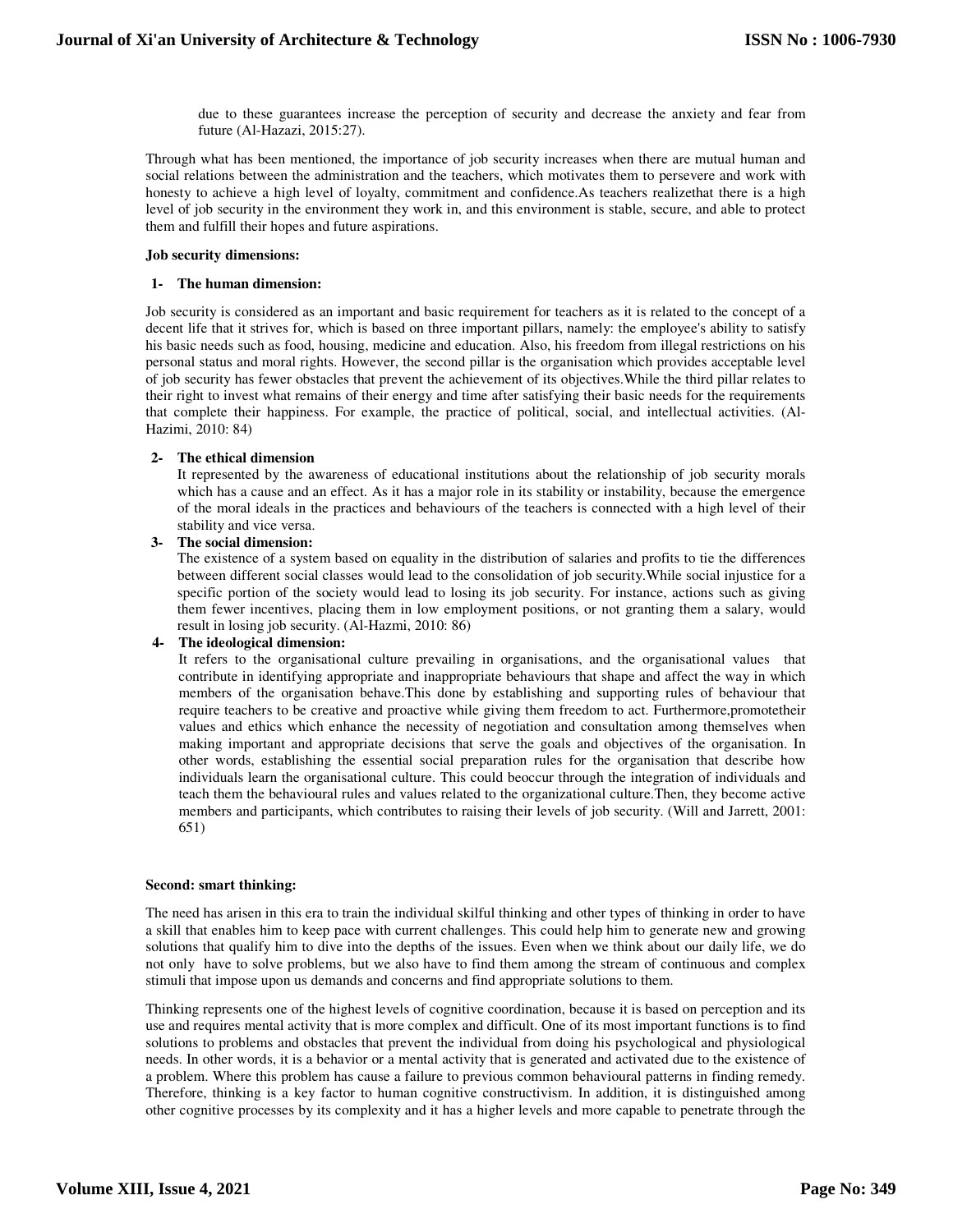depth of phenomena. So the employment of this kind of thinking would transfer idle processes into a mental activity.

## **Smart thinking also means:**

- $\triangleright$  Expressing main ideas.
- $\triangleright$  Ideas planning in order to communicate and understand them clearly.
- $\triangleright$  Covering all important parts of the topic.
- $\triangleright$  Setting out the pillars that proves facts with evidence and logic.
- $\triangleright$  Presenting ideas by linking them together to convince the reader by the obtained result. (Allen, 2004:1)

A clever teacher needs to separate his thinking from himself. This can be done when he can observe the relationship between his thinking about the event and observing the places of error in it. Debono believed that the self is the mediator of thinking activity, as it needs to remove its thinking from the ego in order to be able to notice his thinking and notice its mistakes.This is necessary for the distinguished and those who can fall into the errors of hasty thinking,the quick logical answer and easy conclusions in reaching results. Also, there is the problem of falling into mistakes and always believing that he is right (Al-Sorour, 2005: 137).

## **Smart thinking properties:**

| Key characteristics of smart thinking                                                                                               | <b>Oualifications of a smart teacher</b>                                                                                                   |
|-------------------------------------------------------------------------------------------------------------------------------------|--------------------------------------------------------------------------------------------------------------------------------------------|
| 1. Knowledge and Science are two sides of the<br>same coin.                                                                         | 1. His five senses are ina good health                                                                                                     |
| 2. Examine the issues from all angles.                                                                                              | 2- Has a reasonablemeans in investigating and following<br>up issues and their effects, relying on information and<br>evidence.            |
| 3. Linking texts with their content that could be<br>done through showing texts and presenting them<br>or use them.                 | 3- Possesses extensive experience of his environment<br>and has the ability to remember accidents and<br>experiences that he went through. |
| 4. Doing data evaluation in a critique way without<br>depending totally on anything or correlate between<br>them. $(Allen, 2004:2)$ | 4. Known as "Dynamic", then he changes in typical<br>methods and transform them into better results. (Nofal<br>and Rimawi. 2008: 82).      |
|                                                                                                                                     | 5- Has flexibility and objectivity in order to reach the<br>truth. (Al-Qaisi, 2008: 173)                                                   |

## **The importance of teaching and learning smart thinking skills:**

The researcher believes that smart thinking skills are important and they represents by the following points:

- 1- It has a vital role in learners' success and their progress inside and outside the educational institution. Becausetheir performance in educational academic tasks, school tests, and life situations pre-study and post-study (such as relationships with others and work requirements) are representing the products of their thinking and according to that the extent of their success or failure is determined.
- 2- It improves the academic level in addition to teach processes and skills of thinking which resulting in higher achievement, as measured by the final or semester exams, if compared with content learning.

What is more, it gives the learner the basis of conscious control over his thinking, and when this learning is associated with academic level improvement, learners' self-confidence feeling will grow to face school and life tasks. Furthermore, it helps in employing all what have been mentioned in problems solving whatever they are old or new issues. Moreover, this contribute in an essential role for the learner in performing activities and adaptations that cannot be done perfectly. Where thinking is the highest level of cognitive organisation because it is based on perception, and its use needs form learner a complex mental activity. That usually be harder than what other activities require.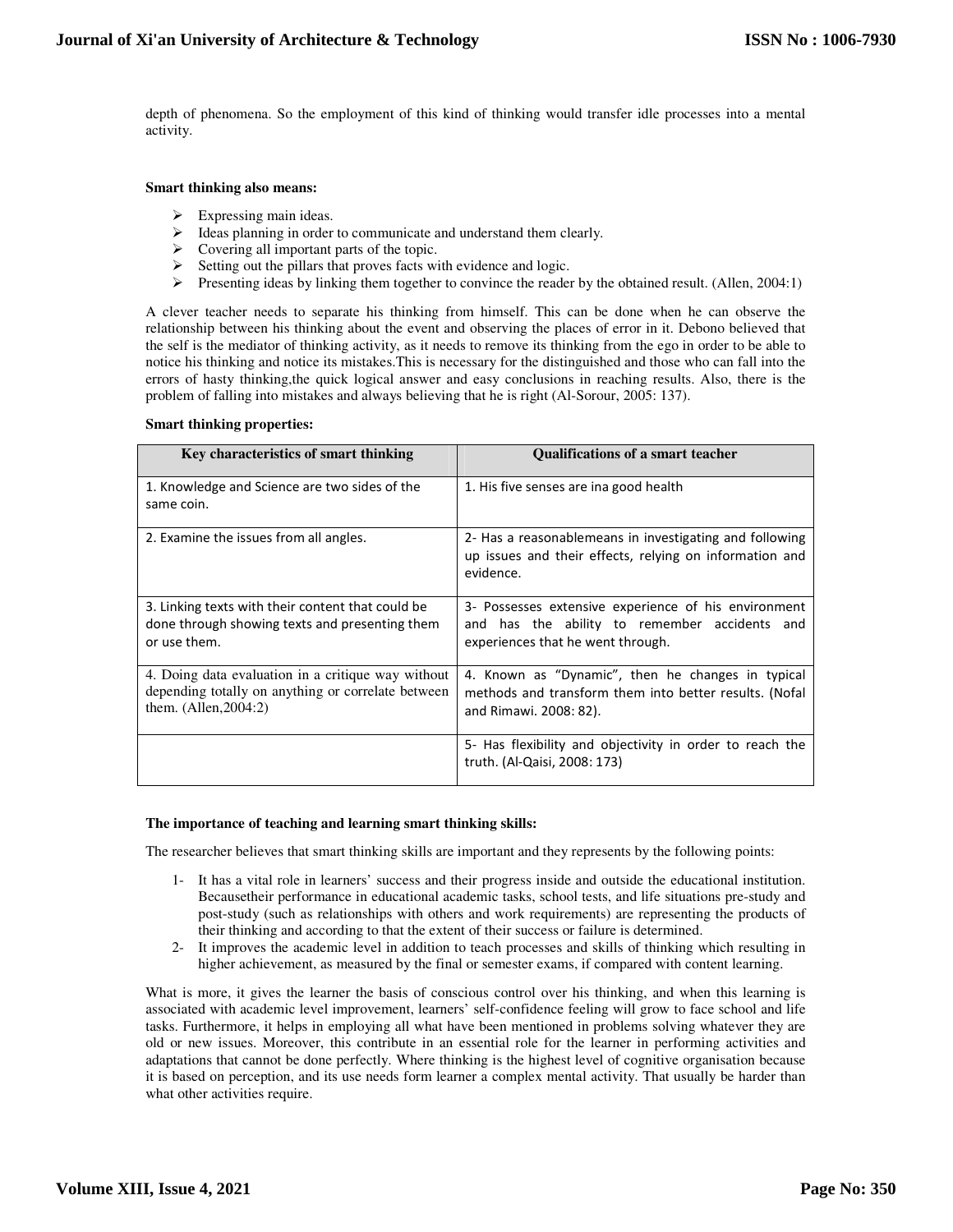## **Previous studies:**

The researcher reviewed many previous studies, and she found few studies have carried out in this field. Some of them were related to some extent to the topic of this study. A number of studies have been selected which were the most related to research topic.

## **First: studies related to job security:**

## **1- Study of Al-Mahdi et al.(2018)**

This study aimed to reveal the reality and the dimensions of job security availability to the teachers of private schools in the Sultanate of Oman. It aimed to determine its impact and its influence on some variables (type, sex). In addition, to investigate the challenges and the recommendations that achieve job security dimensions for private school teachers from their perspectives. A questionnaire have been designed with four main sections: The first one was related to job continuity, the second was related to security that connected with job changes, third connected with employee caring, and the last section linked with economic needs. Research sample included 324 teacher who work at private schools. The outcomes of this study revealed that the degree of job security availability which based on the fifth scale is moderate and high in some other sections. It was also ordered in descending order starting from the job security domain which linked with employee's caring 3.76. Then job security domain that linked with job continuity 3.75, and job security domain that related to job changes 3.71, and lastly job security domain that connected with economical needs 2.96. The research indicated a statistically significant differences in two dimensions on female's behalf. The most important recommendations were securing the rights of Omani teachers in private schools, issuing fair and stable salary system for all teachers in private schools (Al-Mahdi et al., 2018: 46).

## **Second: Studies related to smart thinking:**

## **Study of Al-Saffar(2008):**

The title of this research was smart thinking and its correlation with cognitive preference and the capability of problems solving for university students. The aim of the study was to identify the level of smart thinking of university students, and measure cognitive preference, and the ability to solve problems among university students.The researcher designed scales to measure smart thinking, cognitive preference, and also adopted the problem-solving scale (Al-Kubaisi, 1989).

The researcher applied the three scales on his sample which included (405) students. The selection of the sample was randomly which represent a rate of  $(10\%)$  from the total sample community of  $(4054)$  student.Research sample involved fourth stage students of Education College at both Al-Mustansiriya University, and the University of Baghdad. The statistical analysis of this research revealed that most research sample possessed smart thinking with a high degree. The smart thinking is neither affected by gender (males and females) nor by specialization. The outcome of the relationship betweensmart thinking and cognitive preference, smart thinking with the retrieval pattern was an inverse relationship. However, the correlation with the rest of the patterns was positive, and it did not affect or affected by the smart thinking.Also, there were an existence of a relationship between smart thinking and the ability to solve problems. (Al-Saffar, 2008: h - i).

## **The benefit from reviewing previous studies:**

In light of what has been reviewed from previous studies, the researcher has benefited the following:

1- Identifying the tests and scales that adopted in these studies and using them to design tools for this research, such as the smart thinking test, and the job security test.

2- Previous studies revealed the lack and scarcity of studies that dealt with smart thinking and its relationship to job security.

2- Choosing the appropriate and reliable statistical means in order to find the results of this research.

## **Research procedures:**

## **Research Methodology:**

In line with the objectives of current study, the descriptive approach has been used, specifically the relational approach. This is because it is concerned with collecting accurate and scientific descriptions of the phenomenon under investigation. Also, it describes the current problem, its interpretation, and propose solutions to the problem.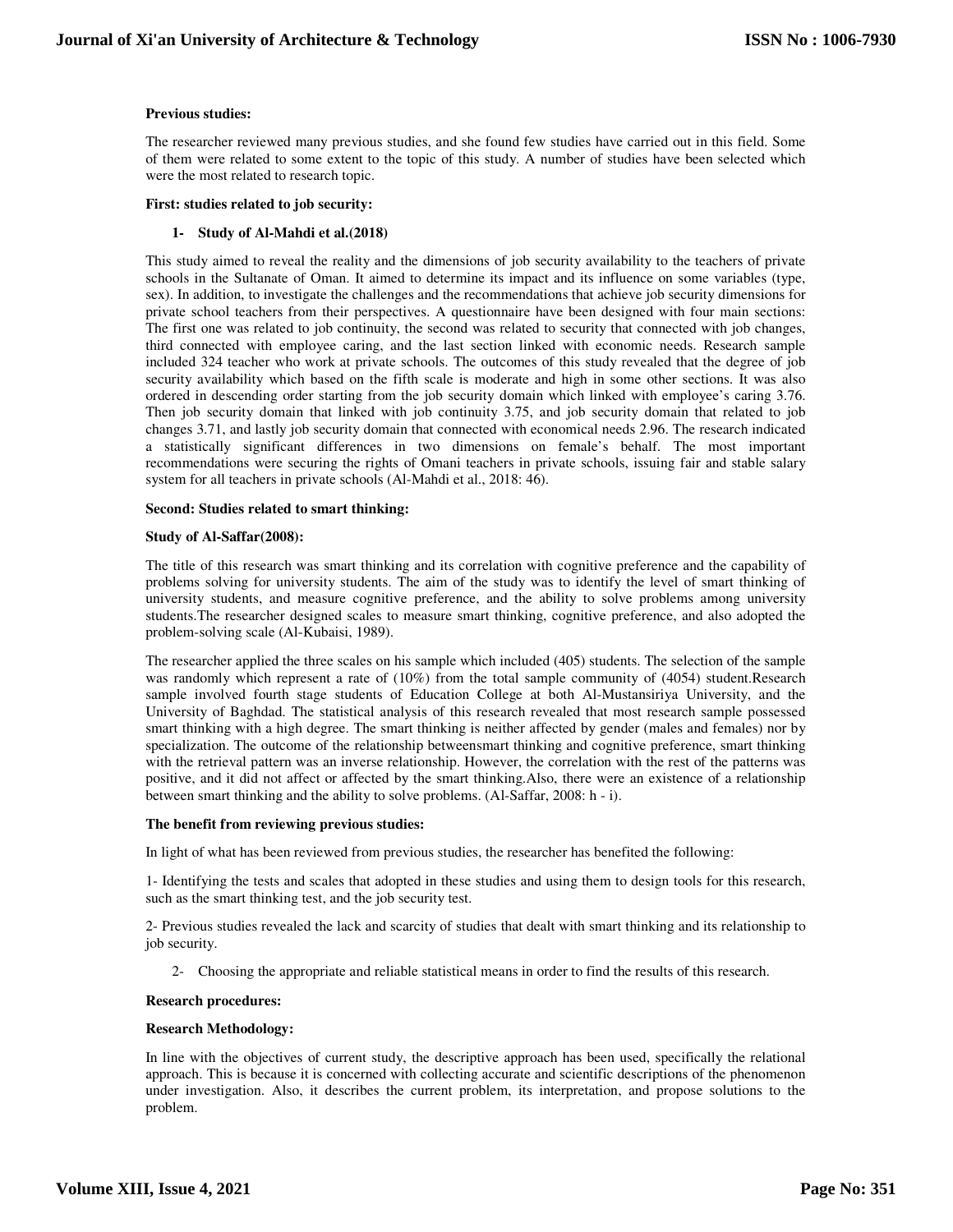## **Research sample:**

The population of current study consists of all primary school teachers in the city of Baghdad (morning study) for the academic year (2019-2020). The total number is 714 teachers. The selected sample for this research conducted by using intentional stratification method. Thenumber of primary school teachers were (254) which selected randomly from the total community. Moreover,this number is divided into (127) male teachers and (127) female teachers which represents (29%) from the total number of female teachers.

## **Research tools:**

## **First: Job security test:**

The researcher depend on the questionnaire as a main tool to collect the data, therefore, she designed the statements align with the environment of the research. The questionnaire consists of (43) various statements that measures job security. The researcher intentionally extracted the psychometric properties of the test having applied it on exploratory sample.

## A- **The exploratory application of the test: It had two phases:** • **First exploratory Application:**

In order to make sure that test instructions are clear especially test's statements and test's period, the researcher conduct a pilot survey on exploratory sample includes (20) randomly selected teachers. Under the supervision of the researcher, it has been found that the statements were clear and the instructions were obvious. The average time of test responses was (58) minutes.

## • **Second exploratory application:**

After completing the process of statements clarification and examine test instructions, the test has been applied again on another exploratory sample. This time the sample size was (100) teachers who were randomly selected according to their gender. This process done under the supervision of the researcher himself with assist of some teachers.

## **Psychometric characteristics of job security test:**

## **Validity:**

The researcher verified the validity of job security test by using two methods:

## **1- Face validity:**

It has been achieved by presenting the current test to a group of arbitrators, including specialists in education, psychology, teaching methods, and educational managementto judge it on specific points such as:

- Clarity and validity of the statements and instructions for what they were designed for.
- The validity of each statement of the test and identify its extent to measure job security.
- Adaptation of the test statements to the research sample.

All test statements have been accepted by the arbitrators with (100%) percentage, and few amendments have been done including paraphrasing to some sentences. However, there was not any deletion process for test statements.

## **2- Construct validity:**

In order to calculate the correlation between test statements and the score, (40) questionnaires were randomly selected from the sample. Then, their scores were arranged in ascending order.Correlation coefficients have been extracted and it has been found that they are ranged between (0.74- 0.87). These correlation coefficient are considered as high indicators for statement internal consistency of the test.

## **Consistency:**

## **The researcher used two methods to find consistency:**

## **Test-Retest method**

 The test was applied to the exploratory sample that was mentioned previously. The sample re-tested again two weeks later. The correlation coefficient between teachers' score for the first and second attempts calculated by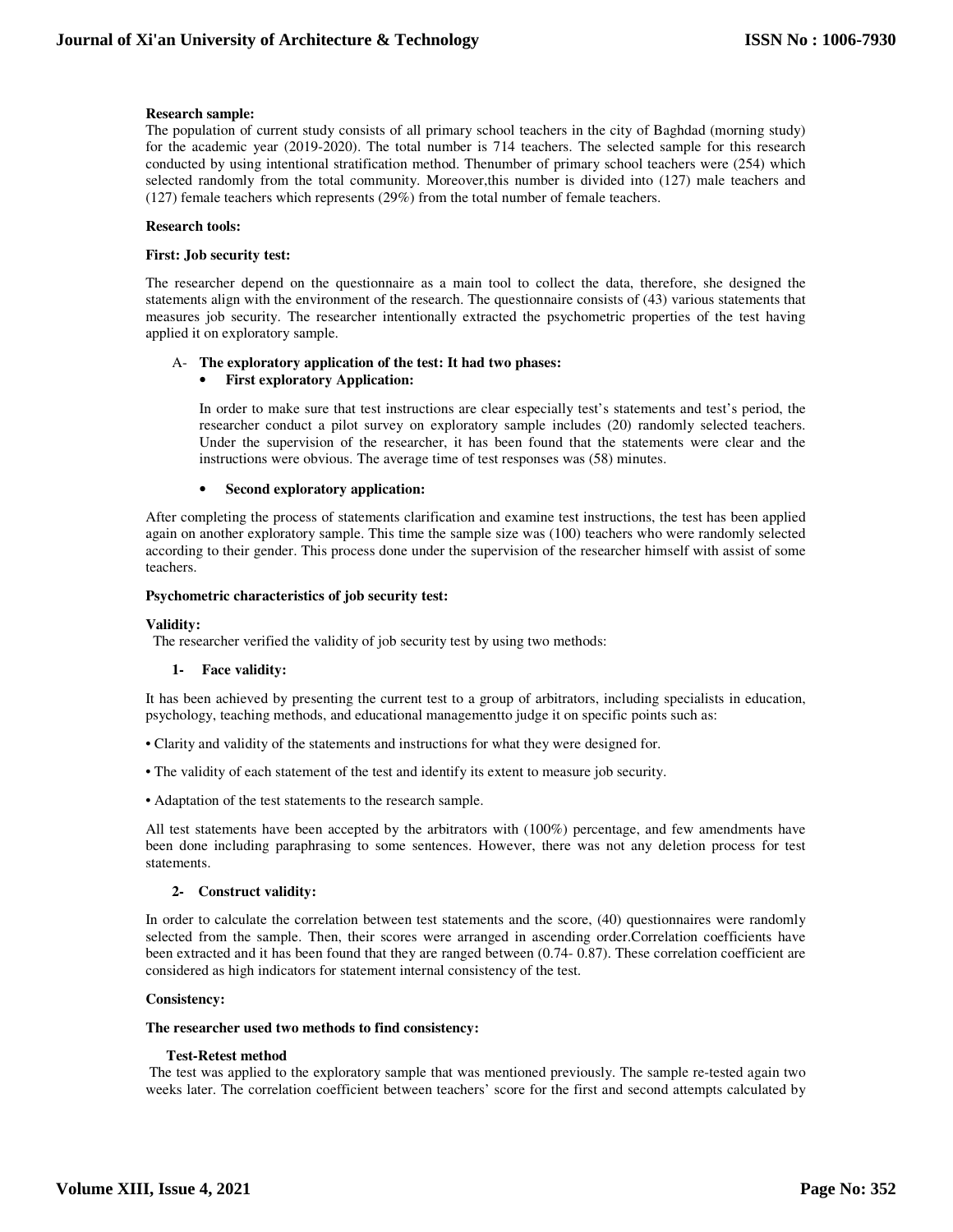using Pearson's correlation coefficient.The result showed a number of (0.90) which represents an excellent correlation coefficient.

## **1- Using the Kuder-Richardson-20 equation**

Another method adopted for calculating the consistency coefficient which isfindingthe homogeneity coefficient. By applying the (Keoder-Richardson-20) equation in order to find the consistency coefficient for the job security test, it was found that it is equal to  $(0.79)$  and this is considered as a good consistency coefficient.

## **Smart Thinking Scale:**

## **A- Formulating test items:**

The researcher first drafted the test statements and did the following:

- The statement should expresses only one idea, and it is subject to only one interpretation, that the content of the statement is clear, explicit, and direct. It should be suitable for the level of understanding of sample members. Moreover, excluding the negation tools as much as possible to avoid confusion in their answer. It is worth mentioning that the test statementswere (35) statements.
- Presenting questionnaire statements to experts:

The researcher presented the test statements to a group of (12) arbitrators who were experts in the field of education, psychology, and educational management in order to express their opinions by judging the extent of the validity of the statements.Then, an agreement percentage of (80%) was approved so that the tool is considered acceptable, and the agreement was confirmed for (30) of teststatements.

## **B- Test exploratory application: Formulating test instructions:**

Having done the necessary adjustments in the light of the experts' opinions, instructions were prepared for the test that explain to the respondents how to answer its statements, and it was taken into consideration in that they should be suitable for the participants. Also, they have to be easy to understand, clear, and the purpose of the test was clarified. The participants have been informed about the purposes of the test which is only for scientific research. They also have been asked to answer all test items frankly and honestly.

## **C- Conducted through two phases:**

## **1- The first exploratory application:**

In order to ensure the clarity of test instructions, the clarity of its statements and test duration, the researcher applied it to an exploratory sample consisting of (20) teachers who were chosen randomly. The researcher supervised on the implementation, and it was found that the test statements were understandable and the answer instructions were clear. Furthermore, the researcher noted the time of the first And the last answer to the test which was (45-55) minutes. Hence, the average time taken to answer the test was (50) minutes.

## **2- The second exploratory application:**

Having confirmed the clarity of the test statements, and test instructions, the test was applied again onanotherexploratory sample differs from the first sample. It consisted of (100) male and female teachers, who were randomly selected and according to their gender.

## **D- Statistical analysis of the statements:**

In order to analyse each of teststatement, the researcher followed the following steps:

- Determine the total score obtained by each respondent.
- Ranking the scores of the participants in ascending order to determine the upper and lower groups.
- Selecting the highest (27%) of the scores of participants to represent the higher group.
- Choosing the lowest (27%) of the scores to represent the lowest group.

## **The following are the results of the statistical analysis of the test items:**

**1- Paragraph difficulty level:**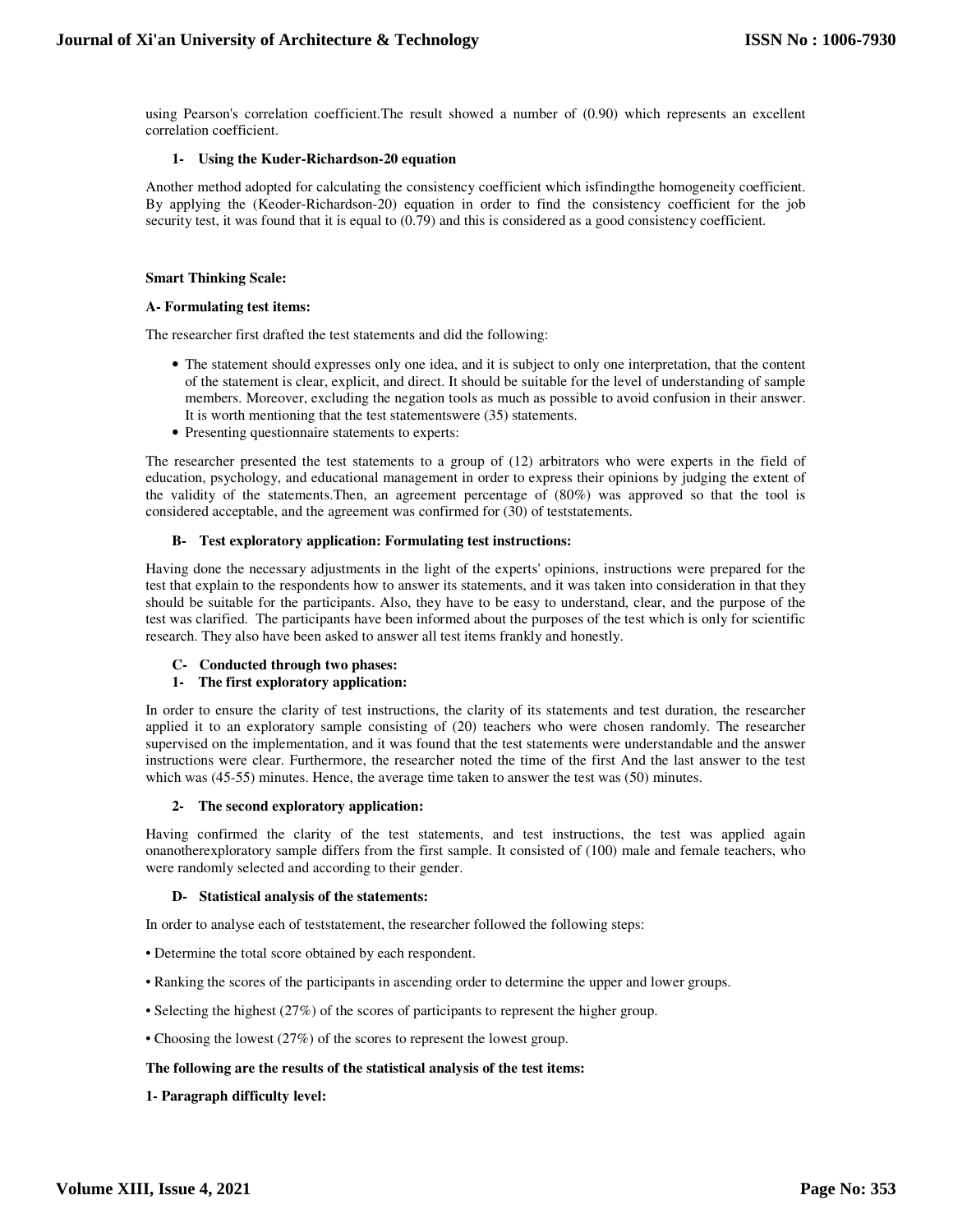In order to identify the difficulty level of each statement, the researcher applied the test to a pilot sample consisting of (100) teachers. After that, the answers have been examined,and the scores were arranged in descending order.Then, higher and lower (27%) of the scores were chosen as they represent the best ratio for comparison between two disparate groups from the total group to study statements characteristics.This percentage is supported by most examination professionals.

After calculating the difficulty level of each statement, it was found that it ranges between  $(0.11 - 0.63)$ . Therefore, the researcher deliberately omitted the statementswhich have a difficulty factor less than (20.0), which were only two statements. Hence, the statements became adequate in terms of difficulty and ease. This is what have been asserted by Bloom when he stated that the test items are acceptable if the difficulty ratio ranges between (0.20- 0.80).

## **2- Item Discriminant Power:**

The researcher calculated the discriminant strength for smart thinking test statements by ranking the participants of exploratory sample in ascending order. In addition to identifying the lower and higher degrees group at a ratio of (27%). Then, calculating statements' discriminant by using quadratic equation.

It has been found that statementdiscriminant coefficient ranges between (0.15 and 0.70). So, according to Abel who highlighted that as long as discriminant coefficient is larger than (20%) it is considered acceptable.

## **3- Effectiveness of distractors:**

To ensure the effectiveness of testdistractors, the responses of the survey's sample (100) were analyzed using the effectiveness of distractors between the two extreme groups in the overall score in each statement. Also, with each wrong alternative in it, as the outcome of this equation must be negative in order to ensure the alternative effectiveness. Finally, it was clear that all testdistractorsof smart thinking test are effective.

## **E- Psychometric properties of smart thinking test:**

## **1- Validity:**

For the purpose of verifying test validity, the researcher used face validity method.

## **Face validity:**

 To verify this, the researcher presented the test in its preliminary form to a group of experts specialized in educational and psychological sciences in order to express opinions by judging:

- The clarity of the instructions and questions and the extent to which they achieve the required purpose.
- The validity of each statement in its measurement of smart thinking.
- Judging the rationale of the proposed distractors.

The researcher also held individual meetings with some of the judges to discuss about some test statements regarding their structure and validity. It was noticed that all the statements have obtained the approval of all the arbitrators with (100%) degree of agreement. Accordingly, there was no radical change made on test statements, except few simple amendments in the language wording.

## **2- Reliability**

To calculate the reliabilitycoefficient, the researcher used the Cronbach's alpha method.

## **Split-half correlation:**

 The researcherdeliberately used the Split-half correlationas one of the methods used to calculate the consistency coefficient between test statements. Thus, to find the test reliability in this way, (50) answer sheets were calculated from the first application of the test on the pilot sample which were randomly selected.Pearson correlation coefficient was used to calculate the reliability, which was (0.85). Later, it has been corrected with the Spearman-Brown equation to find out thetest length.Finally, reliability coefficient calculated and it was (0.92) which is considered high reliable coefficient, and thus the scale has completed all its construction procedures.

## **Presenting and discussing the results**

## **Results presentation:**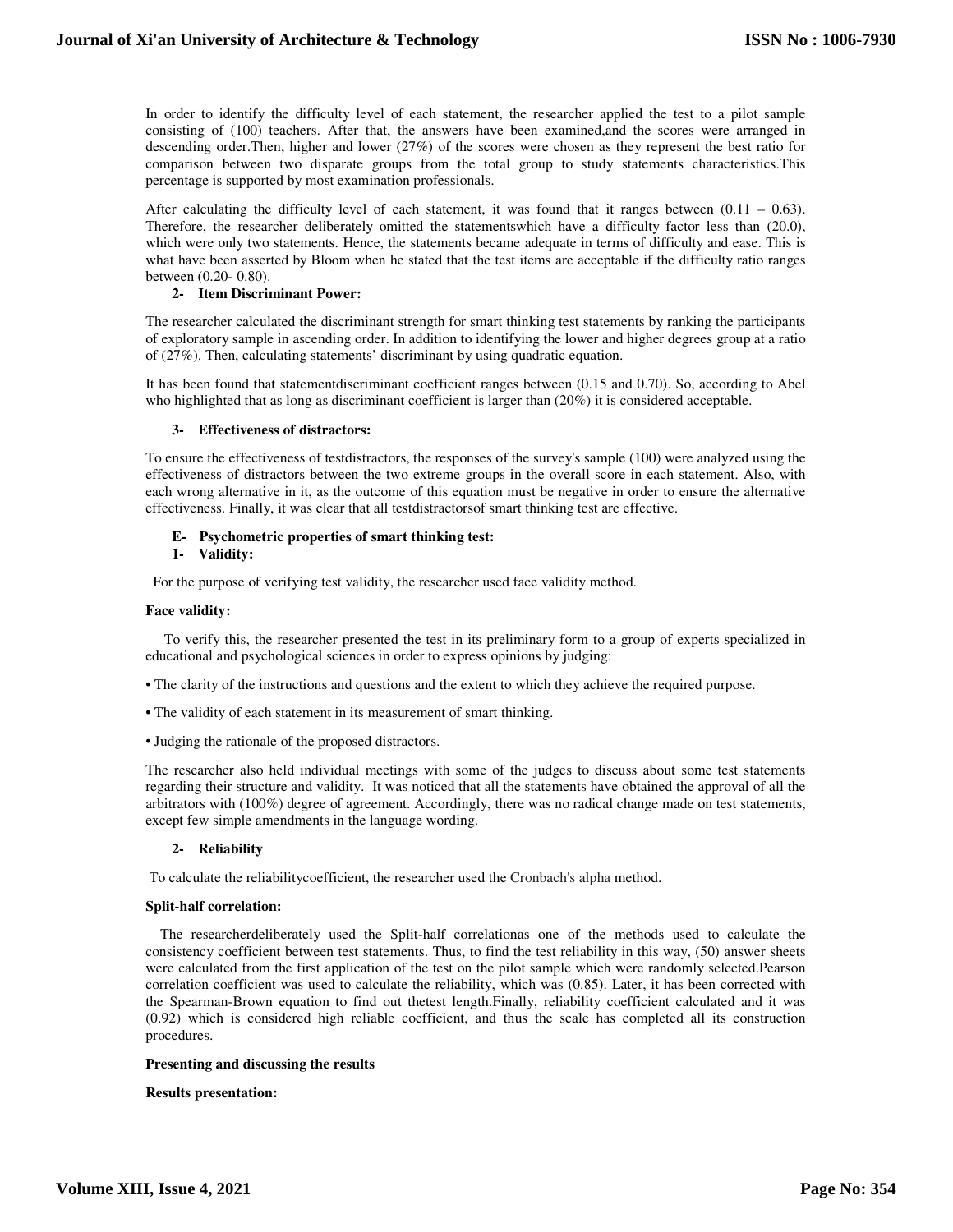4- There is no statistically significant difference at the level of (0.05) between the averageof teachers' job security scores and the average of female teachers' job security scores.

By looking to table (1), it is clear that there is a difference between the mean of female teachers and the mean of male teachers regarding job security. Besides, there is a difference in terms of standard deviation of job security between female teachers and male teachers.

| No. | <b>Gender</b>      | <b>Number</b> | <b>Mean</b> | <b>Standard</b><br>deviation | Freedom<br>degree | <b>T</b> value    |         | <b>Significance</b><br>level |
|-----|--------------------|---------------|-------------|------------------------------|-------------------|-------------------|---------|------------------------------|
|     |                    |               |             |                              |                   | <b>Calculated</b> | tabular |                              |
|     | Male<br>teachers   | 127           | 66.16       | 16.89                        | 126               | 4.40              | 1.65    | 0.05                         |
| 2   | Female<br>teachers | 127           | 57.50       | 14.24                        | 126               | 4.40              | 1.65    | 0.05                         |

**(Table 1) The mean and standard deviation of job security for the gender variable** 

To examine the significance of the difference between the two averages, the t-test was used for two independent, equal samples. The outcomes of T-test revealed that the value of calculated (T) is (4.40) which is higher than the value of tabular (T) which equals to  $(1.65)$  at  $(0.05)$  level and freedom degree of  $(126)$ . Consequently, it is obvious that there is a statistically significant difference in favor of female teachers.

5- There is no statistically significant difference at level of (0.05) between the average of smart thinking of male and female teachers. Table (2) clarifies that there is a difference between the mean of smart thinking to both male and female teachers.

| No. | <b>Gender</b>      | <b>Number</b> | <b>Mean</b> | <b>Standard</b><br>deviation | Freedom<br>degree | <b>T</b> value    |         | Significance<br>level |
|-----|--------------------|---------------|-------------|------------------------------|-------------------|-------------------|---------|-----------------------|
|     |                    |               |             |                              |                   | <b>Calculated</b> | tabular |                       |
|     | Male<br>teachers   | 127           | 57.51       | 14.24                        | 126               | 36.30             | 1.65    | 0.05                  |
| 2   | Female<br>teachers | 127           | 10.22       | 3.33                         | 126               | 36.30             | 1.65    | 0.05                  |

**(Table 2) The mean and standard deviation of smart thinking for gender variable** 

To examine the significance of the difference between the two averages, the t-test was used for the two independent, equal samples, as the results of the t-test showed that the value of calculated (t) is (36.30) which is higher than the tabular value of (t) which is equal to (1.65) at level of significance (0.05), and a degree of freedom (126). This means that there is a statistically significant difference in favor of the female teachers. Therefore, this hypothesis is rejected and the alternative hypothesis is accepted.

6- There is no correlation between job security and smart thinking of male and female teachers.For the purpose of identifying the relationship betweenjob security and the smart thinking of male and female teachers, the means of sample degrees have been extracted for both tests (smart thinking and job security). The outcomes were as shown in table (3):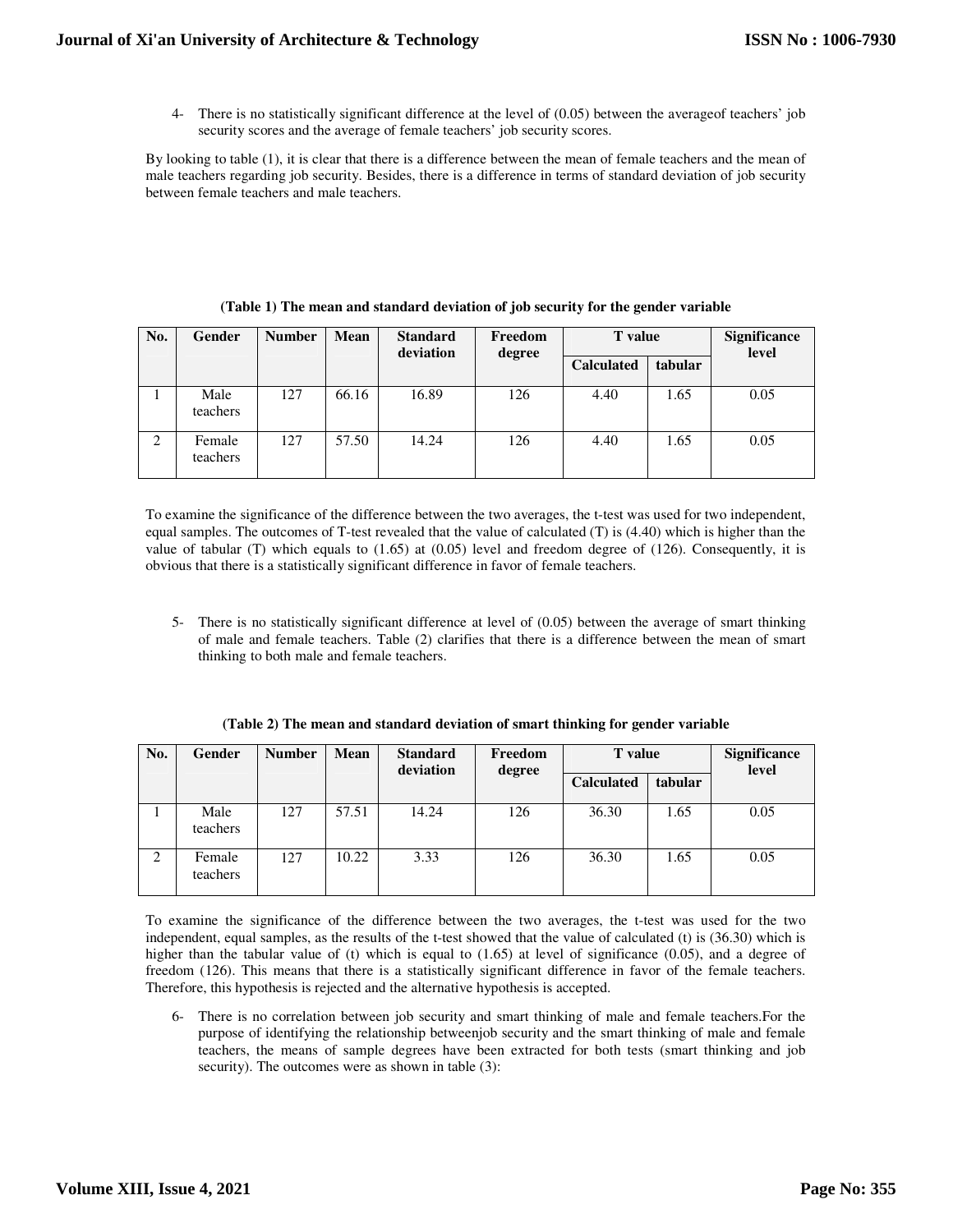| No. | <b>Test</b>       | <b>Number</b> | <b>Mean</b> | <b>Correlation</b><br>coefficient | <b>Square of</b><br><b>Correlation</b><br>coefficient | <b>Correlation type</b> |
|-----|-------------------|---------------|-------------|-----------------------------------|-------------------------------------------------------|-------------------------|
|     | Job security      | 254           | 61.83       | 0.22                              | 0.05                                                  | Positive                |
| 2   | Smart<br>thinking | 254           | 7.84        | 0.22                              | 0.05                                                  | Negative                |

Table (3) means and correlation coefficient for sample participants

To find out the significance of correlation, the researcher used T-test of the correlation coefficient. The value of calculated (t) was equal to (16.29), which is greater than the tabular (T) value. This means rejecting the null hypothesis and accepting the alternative hypothesis, In other words, there is a correlation.

## **Interpretation of the results**:

The results are attributed to the following reasons:

- 1- The perception of job security is linked to smart thinking, as smart thinking needs a stimulating climate to achieve smart thinking, and the sense of job security is the main engine for achieving smart thinking, whether for the teacher or the average person.
- 2- Teachers, regardless of their gender, perceive job security through the uniform regulations, laws and instructions for all teachers, what is more,a uniform salary is a good reason for teachers regardless of their gender. As for the result of smart thinking, the outcomesexposed that females are better than males. This lies behind the fact of females who have a highly smart thinking level because of their contribution to increasing thinking and analysis, innovating new working methods, spreading awareness in the field of work. In addition, they feel proud of their belonging to the teaching profession and their desire to make an extraordinary effort to maintain the success at work.
- 3- The high level of job security and smart thinking of female teachers is also due to the comprehensive and clear vision for the problems they face in performing the work. They have ability to predict their occurrence, and on the other hand there was almost a consensus by sample members that they are able to organize their thoughts and discover the risks at work.
- 4- Job security leads to the achievement of smart thinking for teachers, as a result of opening intellectual and practical outlets in their work.

## **The most important results of the study:**

1- The individuals of the research sample perceive job security and smart thinking at a high level.

- 2- Job security and smart thinking regarding gender variable (males females) were in favor of females.
- 3- The results of the correlation of job security with smart thinking was a positive direct relationship

## **Recommendations**

In light of the previous results reached by the researcher, the following recommendations are proposed:

- 1- Conducting more studies in the field of job security, smart thinking, with more comprehensive variables such as creative thinking and scientific thinking.
- 2- Pay more attention to job security at the educational settings through improving its knowledge to ensure development and growth and to achieve sustainable levels of excellence in the educational body.

## **Suggestions:**

In light of previous outcomes, the researcher suggests the following:

- 1- Conducting a similar research clarifies the correlation between job security and innovating thinking.
- 2- Examines the impact of job security in achieving both strategic thinking and future thinking.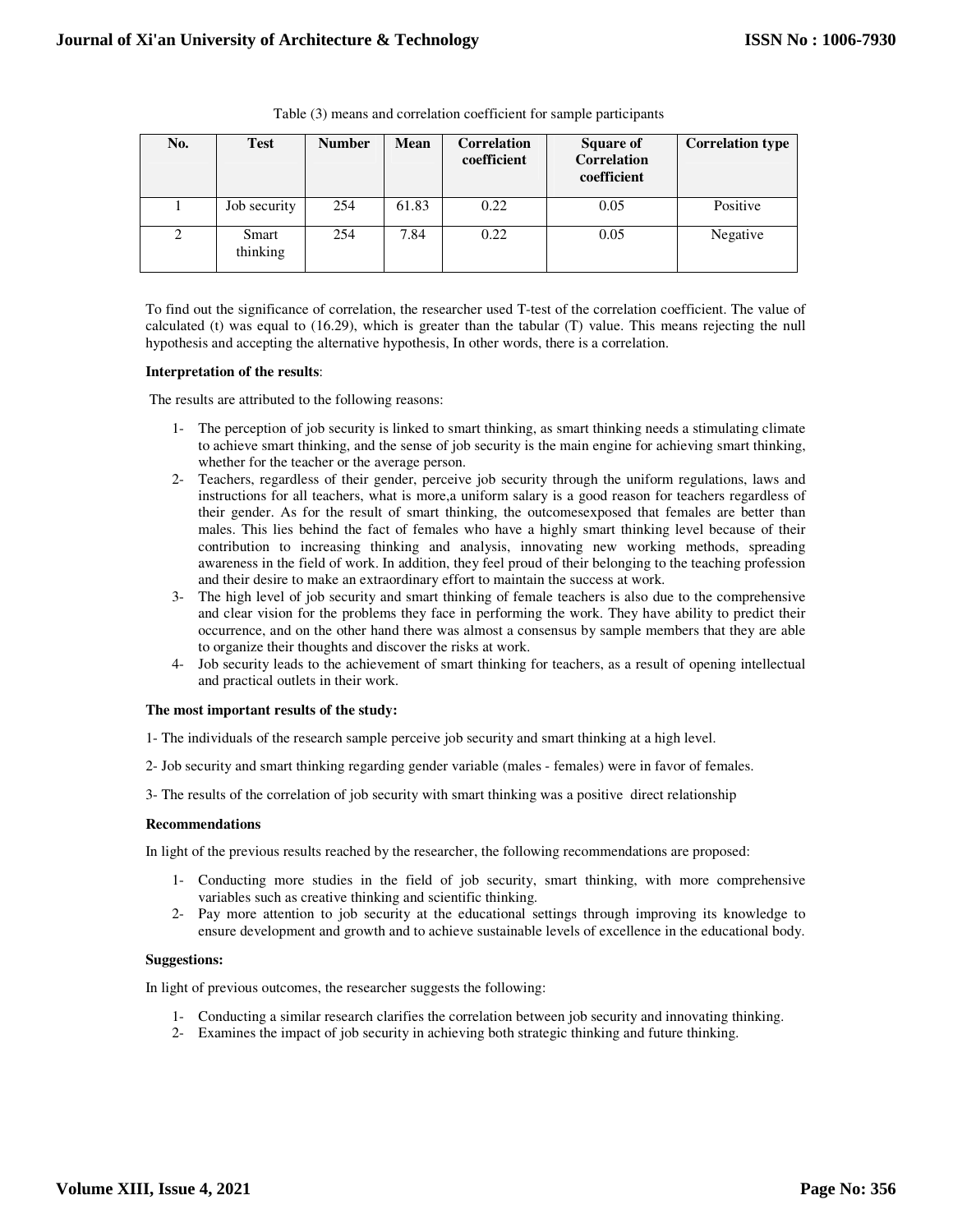## **References:**

## **Arabic References:**

1- Ibrahim, Nidal Samir (2003) Job security and its relationship to the level of ambition of managers working in the decisions of the ministries of the Palestinian National Authority, an unpublished master's thesis in educational administration, An-Najah University, Nablus, Palestine.

2- Abu Shama, Abbas (1999). Leadership in the security field, Riyadh, Naif Arab University for Security Sciences.

3- Al-Tuwaijri, Saleh Bin Abdulaziz (2017): The Role of Leadership Style in Enhancing Job Security for National Guard Personnel, Master Thesis (unpublished), Riyadh, Naif Arab University for Security Sciences.

4- Al-Hazimi, Khalil Obaid (2010): The National Dialogue and its Role in Strengthening National Security, Kingdom of Saudi Arabia, 3rd Edition, Riyadh, King Abdulaziz Center for National Dialogue.

5- Khurb, Muhammad bin Abdullah bin Hamad. (2006): Personal conflicts and their implications for job security. A magister message that is not published. Riyadh, Naif Arab University for Security Sciences.

6- Al-Douri, ZakariaMutlak (2005). Strategic Management: Concepts, Operations, and Case Studies. Amman: Al-Yazouri Scientific House for Publishing and Distribution.

7- Razooqi, Raad Mahdi and Jamila AyyanSuhail (2016) Thinking and Its Patterns, Part Four, University Book House, United Arab Emirates.

8- Al-Zyoud, Nader Fahmy, and others (1999): Teaching and Classroom Learning, Dar Al-Fikr Publishing House, Jordan.

9- Al-Sorour, Nadia Hayel. (2012). Teaching thinking about the school curriculum, Wael Publishing House, Jordan, Amman.

10- Al-Salim, Bashar Abdullah; Al-Ali, YousryYusef, (2012). The relation of the social position of the teacher to his role in the development of society as estimated by secondary school teachers in Jordan. The Islamic University Journal of Educational and Psychological Studies, 20 (2).

11- Simsim, Lamia Hassan Abdul-Moati, (1424H), Job Security for Saudi Female Teachers in Private Schools in Jeddah (Reality - Obstacles - Proposals), unpublished MA research, Umm Al-Qura University, Makkah Al-Mukarramah, Kingdom of Saudi Arabia.

12- Al-Shammari, Amashi (2013) The Role of Electronic Administration in Achieving Job Security from the Viewpoint of Public Administration Staff of the Holy Quran Memorization Societies, Unpublished Master Thesis, College of Administrative Sciences, Naif Arab University for Security Sciences.

13- Al-Shahrani, Saad Ali (2005): Security Crisis Operations Department, Riyadh, Naif Arab University for Security Sciences.

14- Al-Sarayra, Khaled Ahmed. (2009): The sense of security among faculty members in official Jordanian universities and its relationship to their job performance from the point of view of their department heads, The Arab Journal for Quality Assurance of University Education, Volume Two, issue 3.

15- Al-Saffar, Welfare of Muhammad Ali Ahmad (2008): Skillful thinking and its relationship to cognitive preference and ability to solve problems among university students, PhD thesis, College of Education Ibn Al-Haytham - University of Baghdad.

16- Abd al-Wasi ', Abd al-Wahhab, (1401), Book on Personnel Management, Saudi Arabian Book, Tihama, Jeddah, Kingdom of Saudi Arabia.

17- Al-Maghribi, Abdel-Hamid (2010) Organizational Behavior: Concepts and Foundations of Individual and Group Behavior in Organization, Second Edition, Dar Al-Fikr for Publishing and Distribution, Amman.

18- Al-Mahdi, Yasser Fathi Al-Hindawi and others (2018): Job Security for Private School Teachers in the Sultanate of Oman: A Field Study, Journal of Educational Sciences, Issue 14, 2019, Qatar University Press.